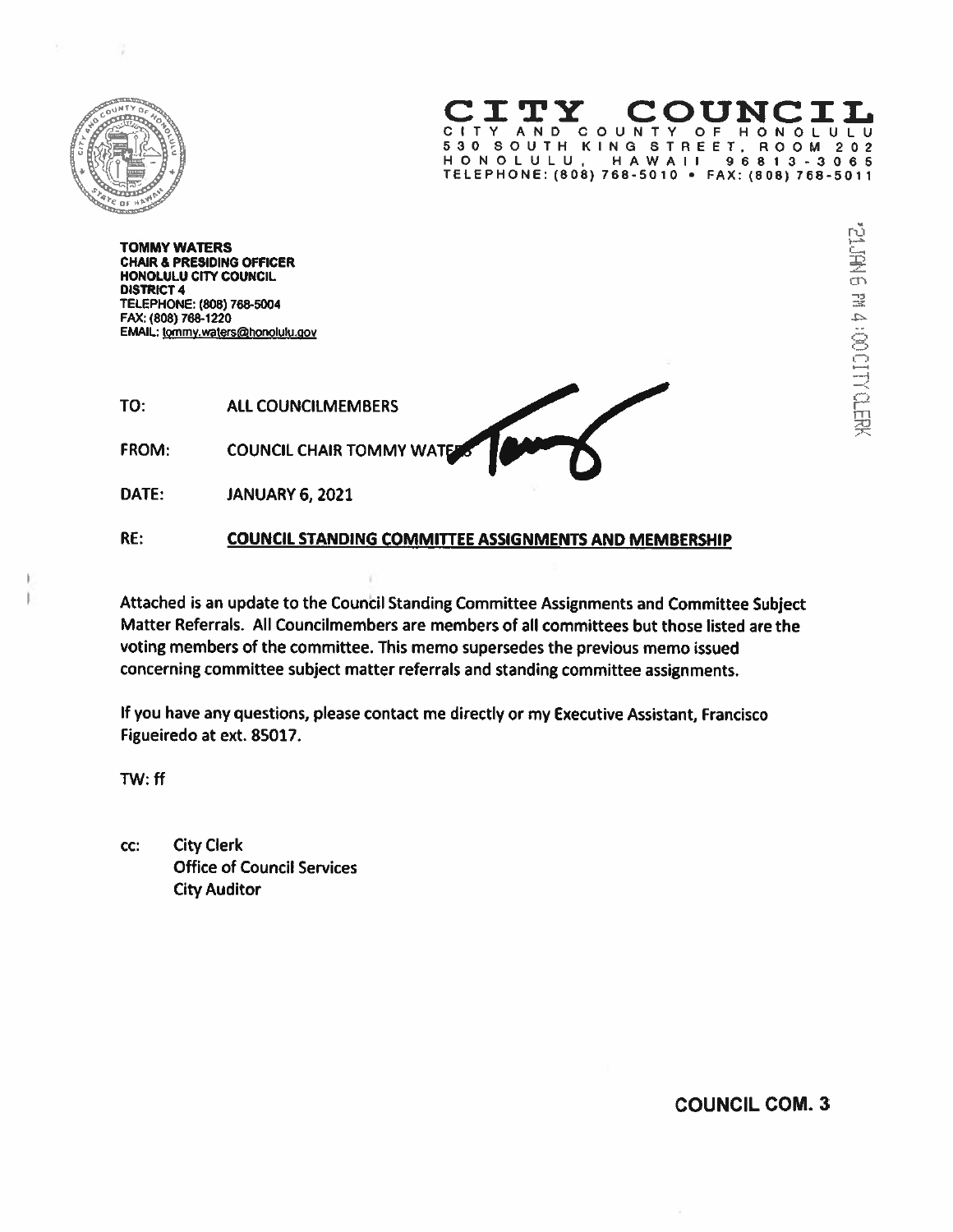## COUNCIL STANDING COMMITTEES

Effective January 6,2021 \*AII councilmembers are members of the committee

#### \*COMMITTEE ON BUDGET (BUD):

#### Voting Members

Chair: Calvin Say

Vice Chair: Radiant Cordero Brandon Elefante Esther Kia'ãina Andria Tupola Heidi Tsuneyoshi

# \*COMMIflEE ON HOUSING AND THE ECONOMY (HEcon):

#### Voting Members

| Chair:      | Esther Kia'aina        |
|-------------|------------------------|
| Vice Chair: | Calvin Say             |
|             | Augie Tulba            |
|             | <b>Radiant Cordero</b> |
|             | Andria Tupola          |

# \*COMMITTEE ON EXECUTIVE MATTERS AND LEGAL AFFAIRS (EMLA):

#### Voting Members

Chair: Andria Tupola Vice Chair: Carol Fukunaga Calvin Say Radiant Cordero Brandon Elefante Tommy Waters Augie Tulba Esther Kia'āina Heidi Tsuneyoshi

# \*COMMInEE ON PARKS AND COMMUNITY SERVICES (PCS)

## Voting Members

| Chair:      | Augie Tulba      |
|-------------|------------------|
| Vice Chair: | Heidi Tsuneyoshi |
|             | Andria Tupola    |
|             | Carol Fukunaga   |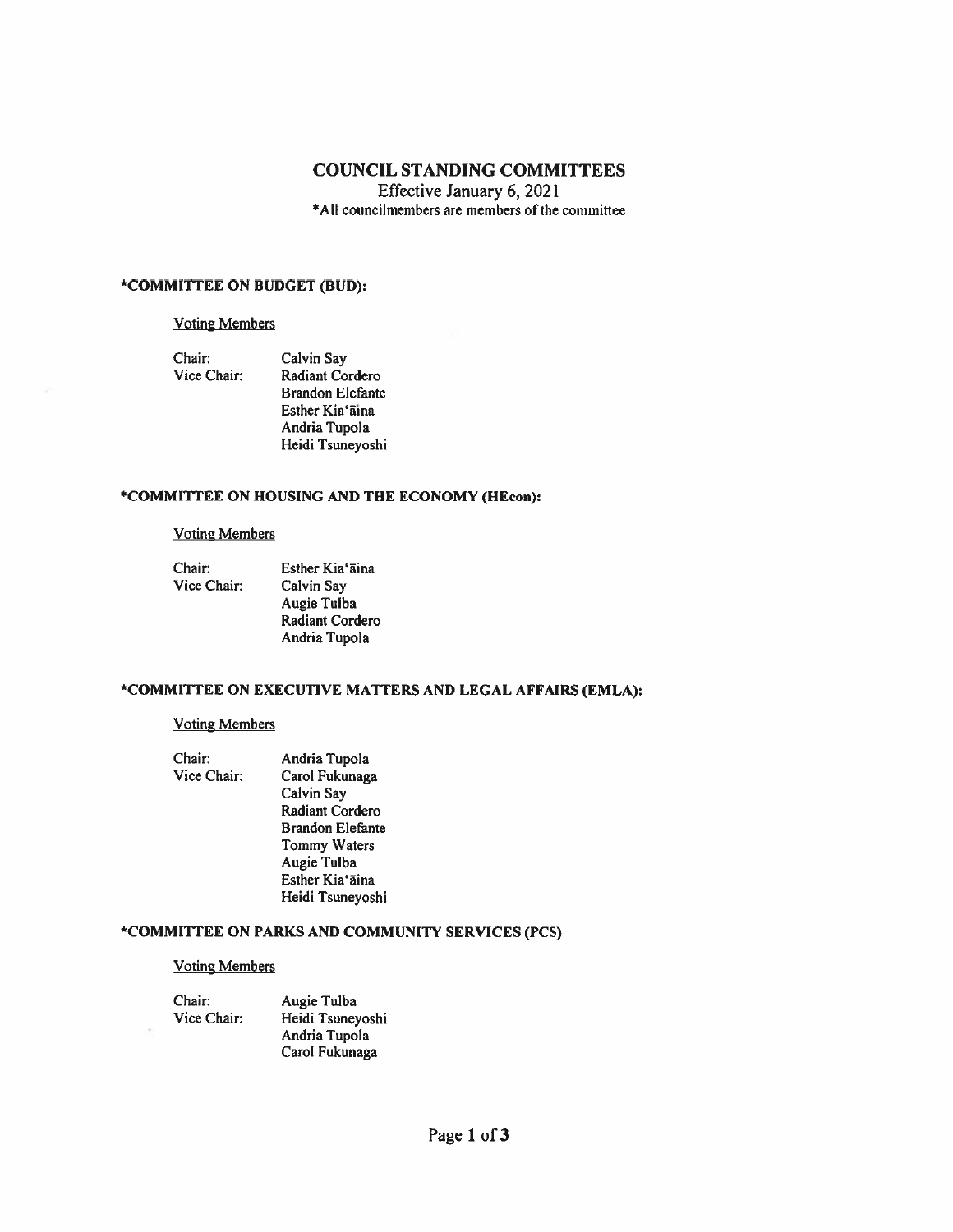# \*COMMITTEE ON PUBLIC INFRASTRUCTURE AND TECHNOLOGY (PIT):

#### Voting Members

| Chair:      | Carol Fukunaga          |
|-------------|-------------------------|
| Vice Chair: | Andria Tupola           |
|             | Heidi Tsuneyoshi        |
|             | <b>Brandon Elefante</b> |

### \*COMMITTEE ON PUBLIC SAFETY (PS):

#### **Voting Members**

| Chair:      | Heidi Tsuneyoshi |
|-------------|------------------|
| Vice Chair: | Augie Tulba      |
|             | Calvin Say       |
|             | Carol Fukunaga   |

# \*COMMITTEE ON TRANSPORTATION, SUSTAINABILITY AND HEALTH (TSH):

 $\lambda$ 

#### Voting Members

| Chair:      | <b>Radiant Cordero</b>  |
|-------------|-------------------------|
| Vice Chair: | <b>Brandon Elefante</b> |
|             | Esther Kia'āina         |
|             | Augie Tulba             |

# \*COMMInEE ON ZONING AND PLANNING (ZP):

# Voting Members

| Chair:      | <b>Brandon Elefante</b> |
|-------------|-------------------------|
| Vice Chair: | Esther Kia'aina         |
|             | <b>Radiant Cordero</b>  |
|             | Calvin Say              |

# \*COMMITTEE ON EXECUTIVE MANAGEMENT (EM):

#### Voting Members

Chair: Tommy Waters<br>Vice Chair: Esther Kia'āina

Esther Kia'āina Andria Tupola Brandon Elefante Carol Fukunaga